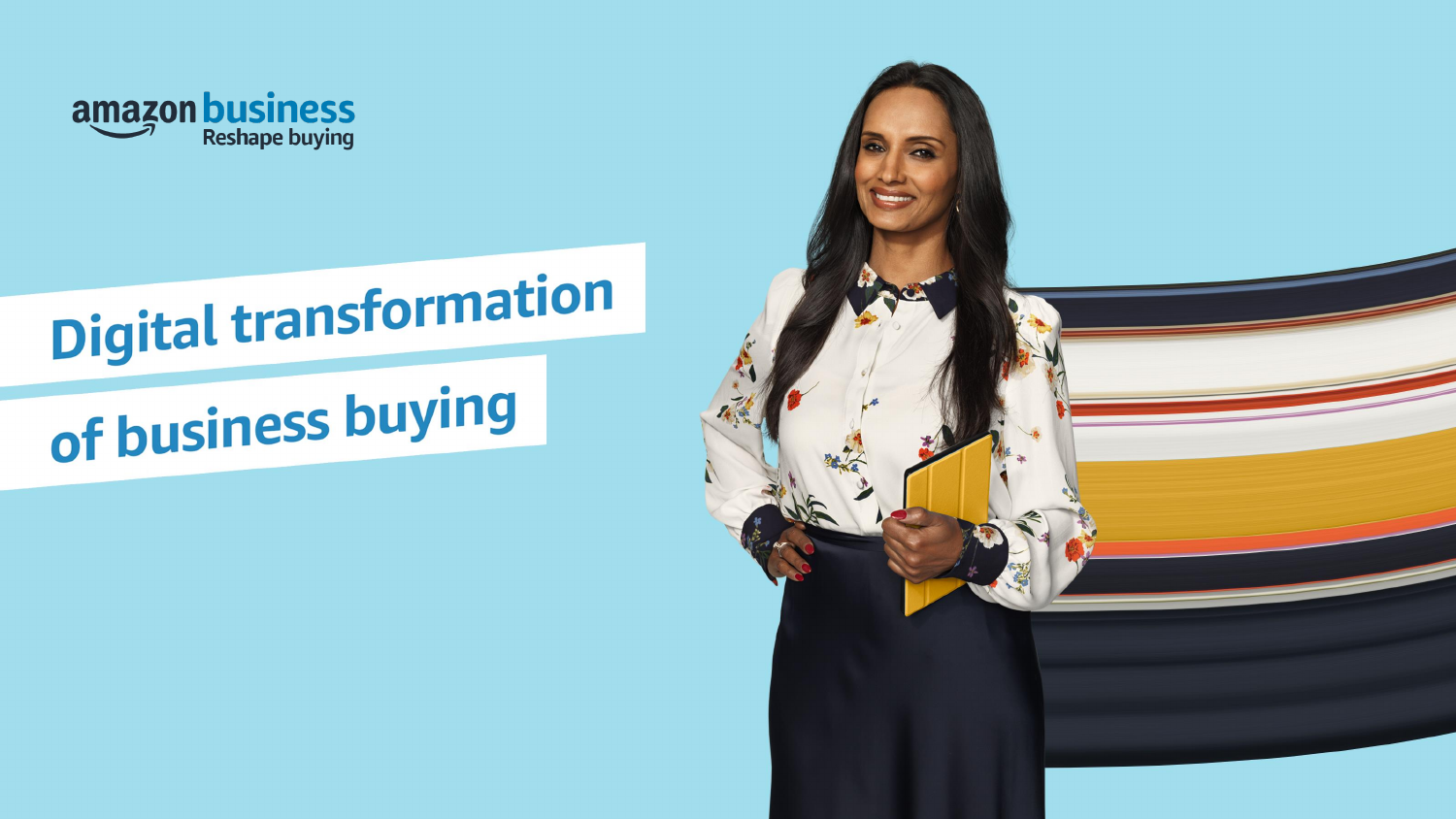## Find what you need from multiple sellers – all in our store



"What we value most is the ability to leverage our best-in-class capabilities to help our internal customers search for their unique needs. The Amazon Business dynamic store essentially drives pricing competitiveness automatically, without a manual process to handle it." *– Ellen Nielsen, General Manager of Category Management, Chevron*

Hundreds of millions of products in our store



Prices, fulfillment options, and seller ratings



### Broad Selection **Comparison Shop** Suggested Products

Based on purchase history and what's popular among other customers like you

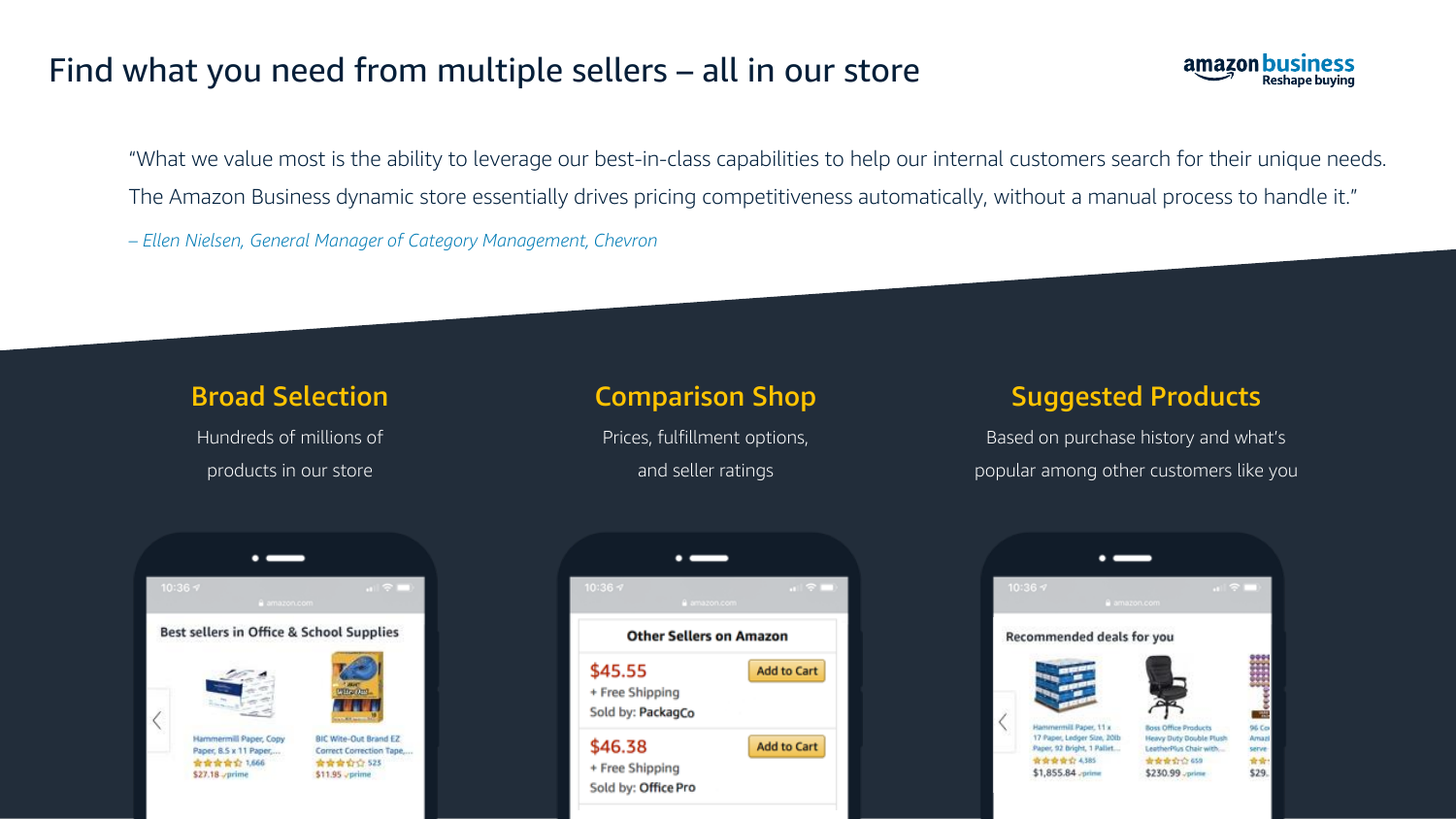## More tools. Better features. Greater value.



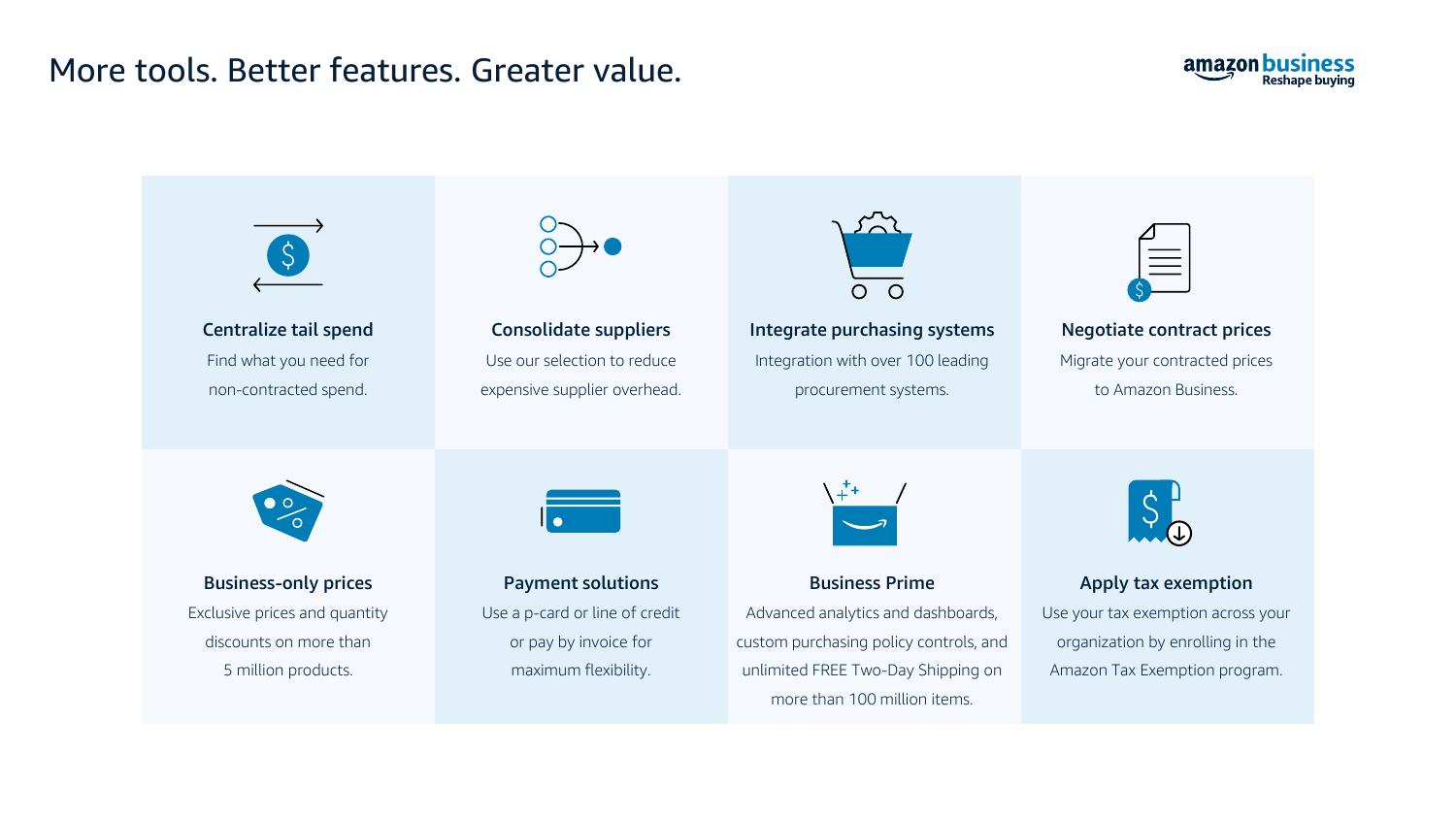# Common features configured



| <b>Account Structure</b>          | • Consolidate existing Amazon users<br>• Place users in groups                                             |
|-----------------------------------|------------------------------------------------------------------------------------------------------------|
| <b>Approval Workflow</b>          | • Set approval triggers<br>• Multiple levels and approval methods available                                |
| <b>Payment Management</b>         | • Individual payment: Procurement card<br>• Shared payment: Pay by Invoice                                 |
| <b>ERP Integration</b>            | • Single sign-on "Punchout" to Amazon from existing ERP<br>• Amazon Business provides technical assistance |
| <b>Business Prime (added fee)</b> | • Members receive added services and features<br><b>Guided Buying and Spend Visibility</b><br>$\bullet$    |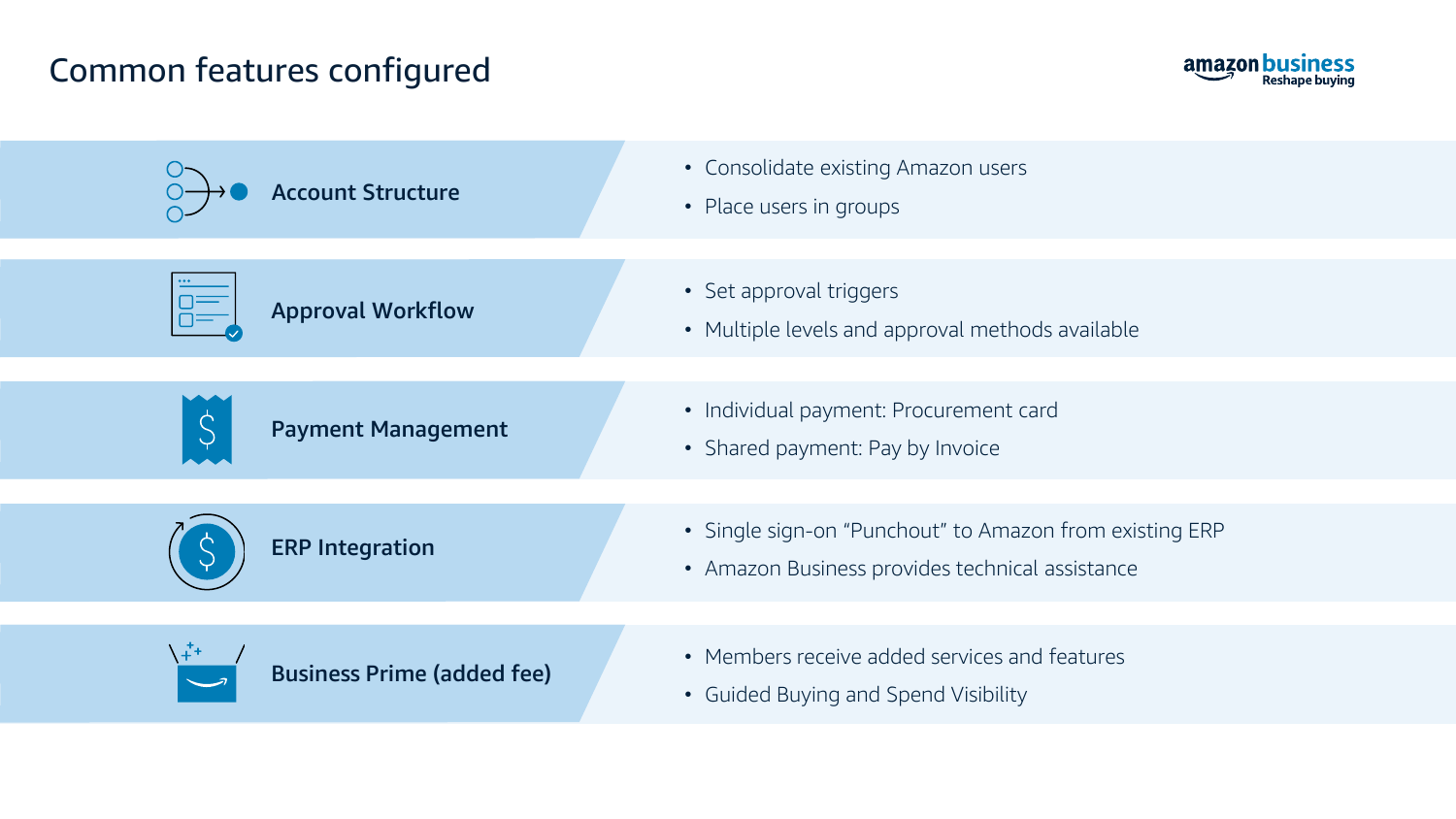# What is Integrated Search?

*"A functionality that allows users to search within their eProcurement system to see Amazon Business products alongside their other vendors before initiating a purchase."*

Ivalua currently supports Integrated Search



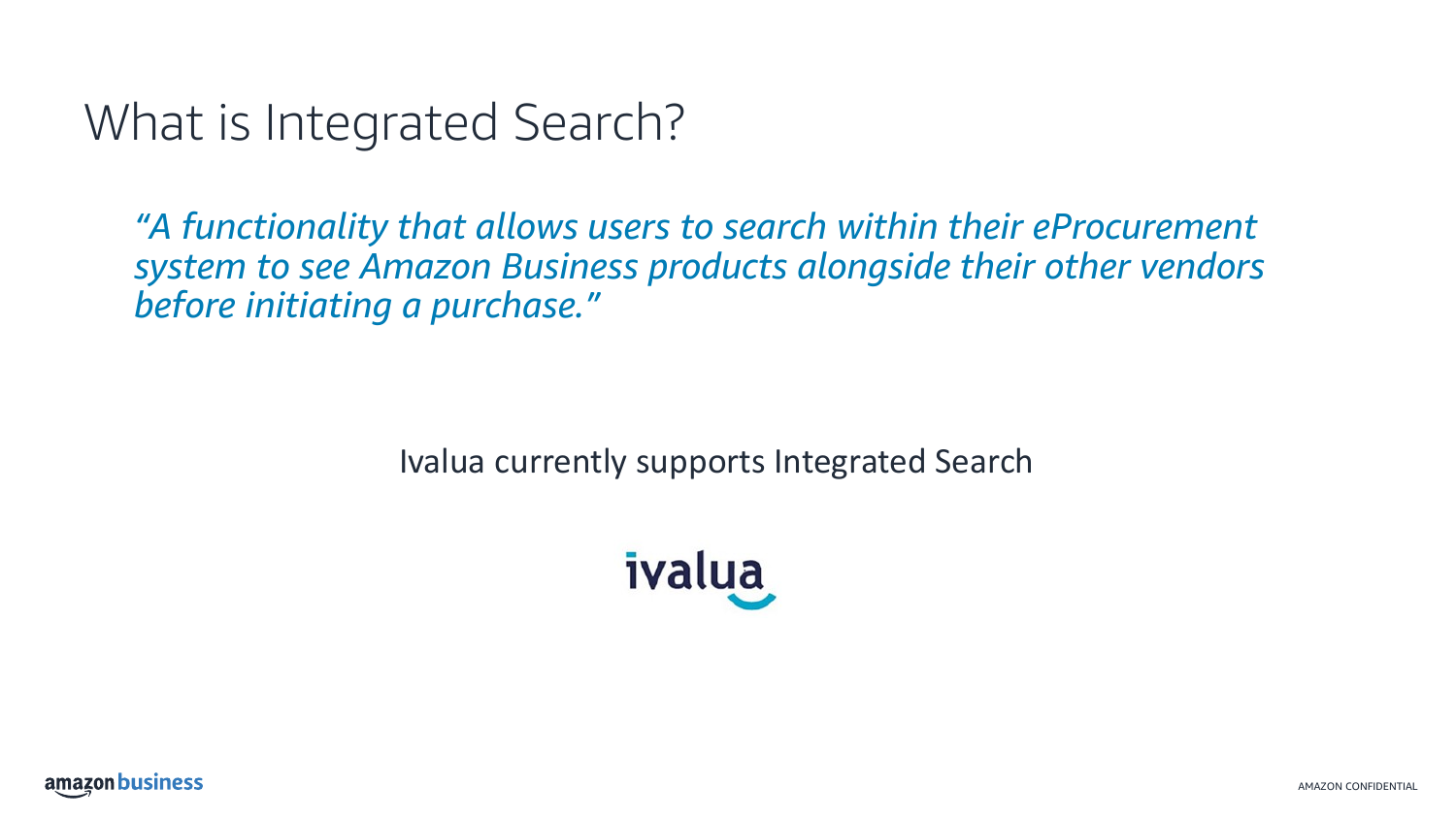# Amazon Business Integrated Search Benefits







#### **Simplify the purchasing process**

Most business purchases begin with a search. Amazon Business Integrated Search lets your buyers search and shop from your spend management or procurement tools, reducing clicks, saving time, and supporting compliance with your organization's purchasing policies.

### **Access the full Amazon Business selection**

Access hundreds of millions of products with business-only pricing and real-time availability from your current buying solution. Simply search for relevant products, make your selection, and start your order.

#### **Drive adoption of purchasing policies**

Let users search, select, and buy while helping enhance compliance with your purchasing policies and controls. Take advantage of **[Business Prime](https://business.amazon.com/en/find-solutions/business-prime)** features that let you set spend limits, as well as **[Guided Buying](https://www.amazon.com/ab/ccp-portal/guided-buying/benefits?ref_=b2b_adp_mcs_ints_211109)** policies that let you steer buyers to preferred products and categories, encourage small business buying, help meet sustainability goals, and increase supplier diversity.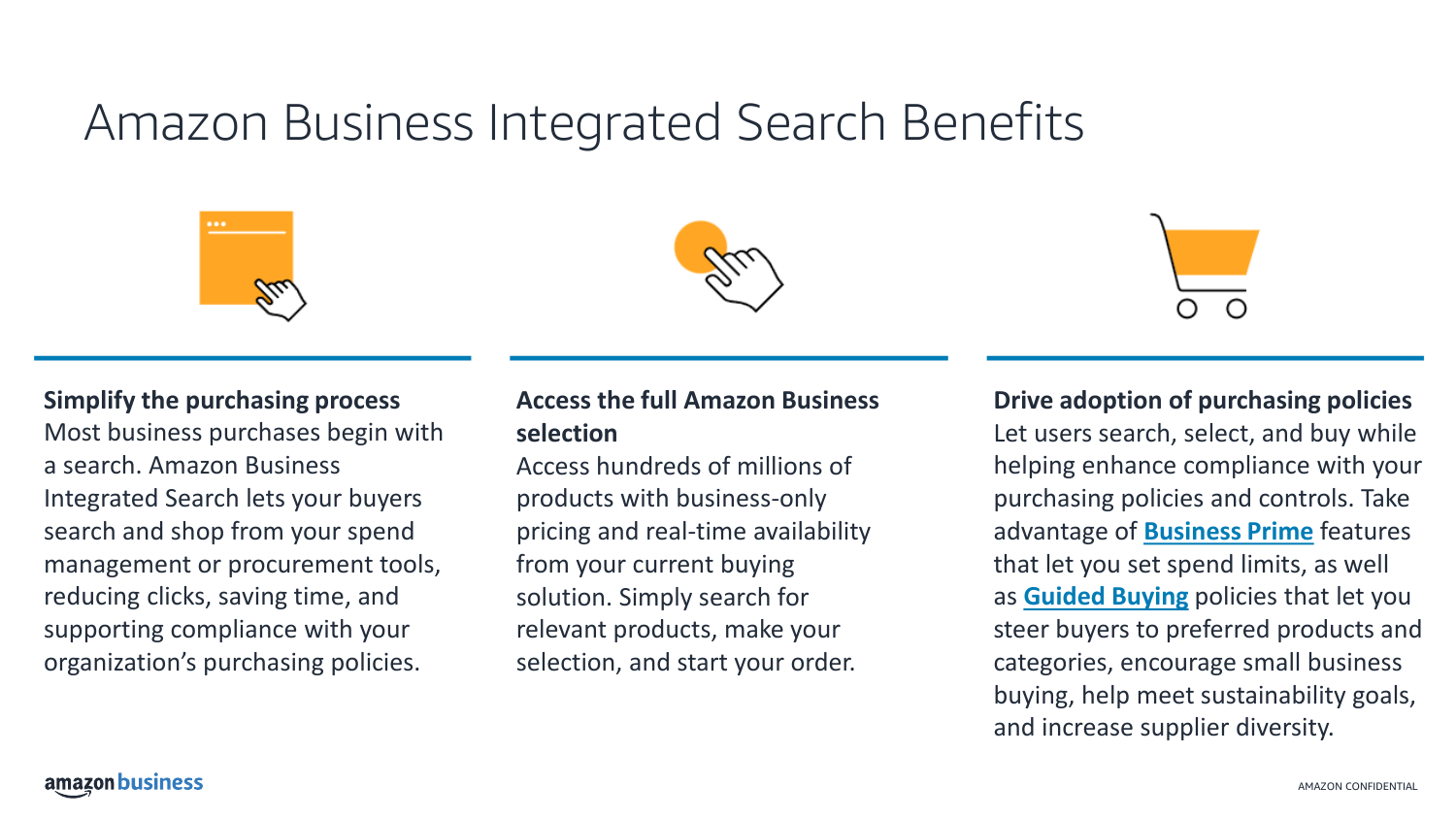# **Traditional** Level 1 PunchOut

- Existing solution, available since 2017
- No integrated search
- Users cannot compare Amazon results with other catalogs within their ePro
- Product search within supplier's website

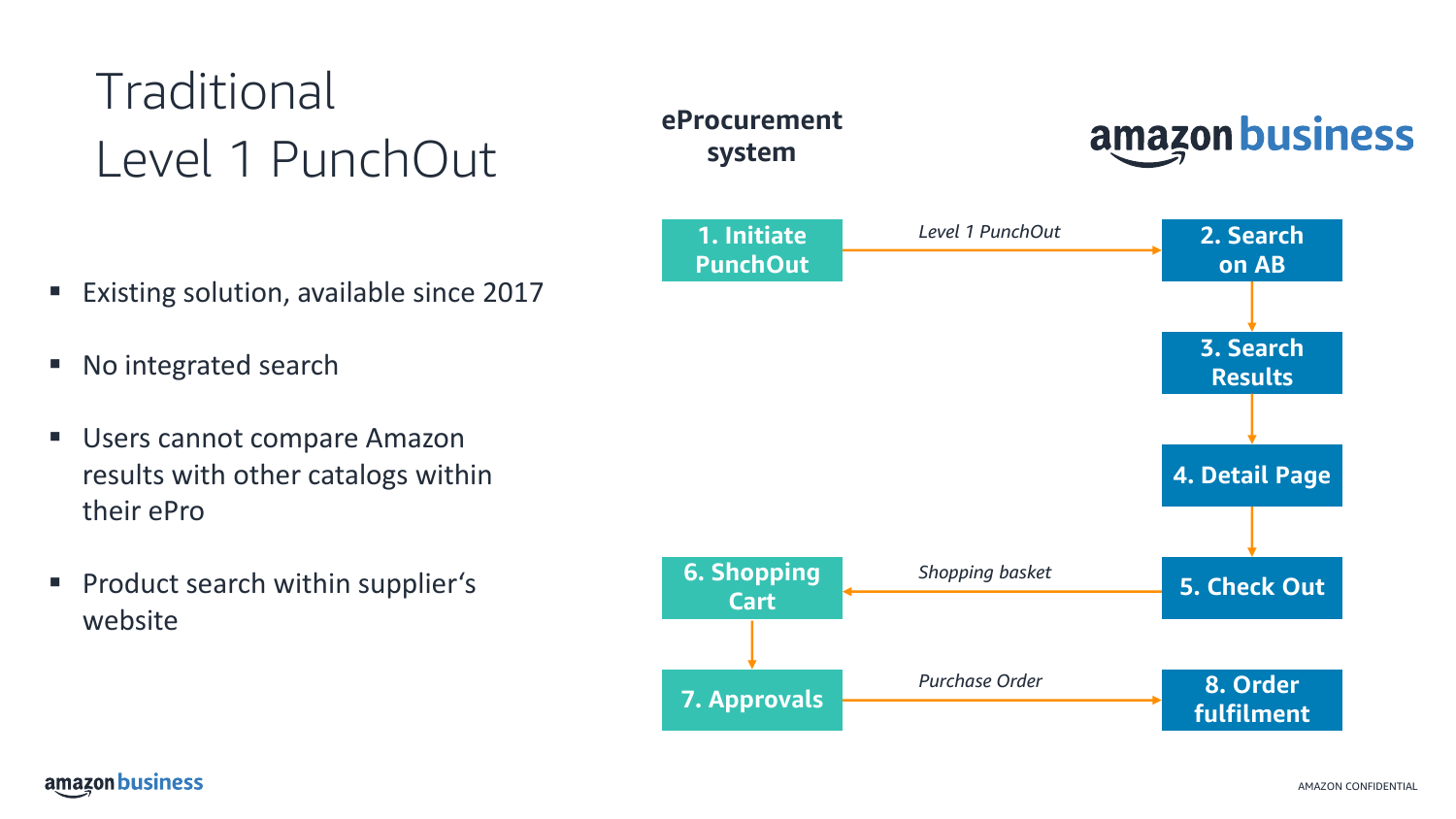# Integrated Search & Level 2 PunchOut

- Users can compare Amazon results with other catalogs within their ePro
- Guided Buying restrictions apply directly for the AB search results
- Users can search for additional items once punched out to AB